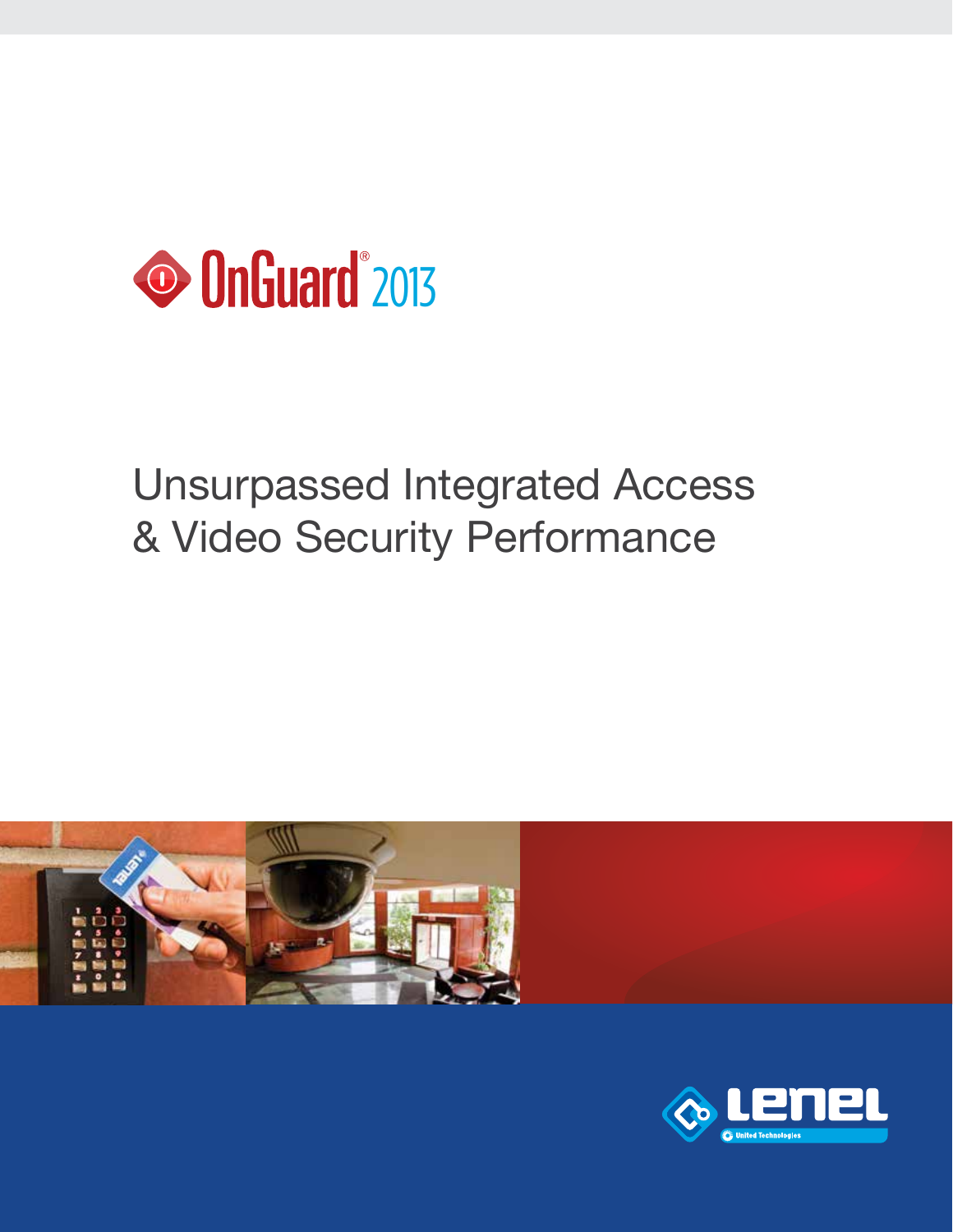# **OnGuard** Integrated Security Solutions

## The Intelligent Choice for Today and Tomorrow



With over 20,000 installations in over 90 countries and a track record of performance that clearly leads the industry, OnGuard is the **PROVEN** smarter security solution. Today, we're advancing our benchmark unified experience for unsurpassed integrated access control and video management. 92 of the Fortune 100 companies utilize Lenel® products, a testament to our robust dependability and continuous innovation.

In terms of **OPEN** architecture, Lenel pioneered the "open" concept for security solutions. We initiated the Open Access Alliance Program in 1998 because we knew then, as we know now, that open systems deliver greater value. Today we continue to advance our capabilities to allow you to achieve ultimate integration flexibility in every aspect - from video management to configuration from a single UI, operating systems to databases, hardware to IP networks and beyond. No one provides a truly unified experience like Lenel.

Which gets us to the power of **CHOICE** delivering the versatility that only hardware and software independence can offer. It's ease of integration with more devices, flexibility for the future, and scalability that grows with your needs. You always have more options to integrate cutting-edge, third party products into your OnGuard system.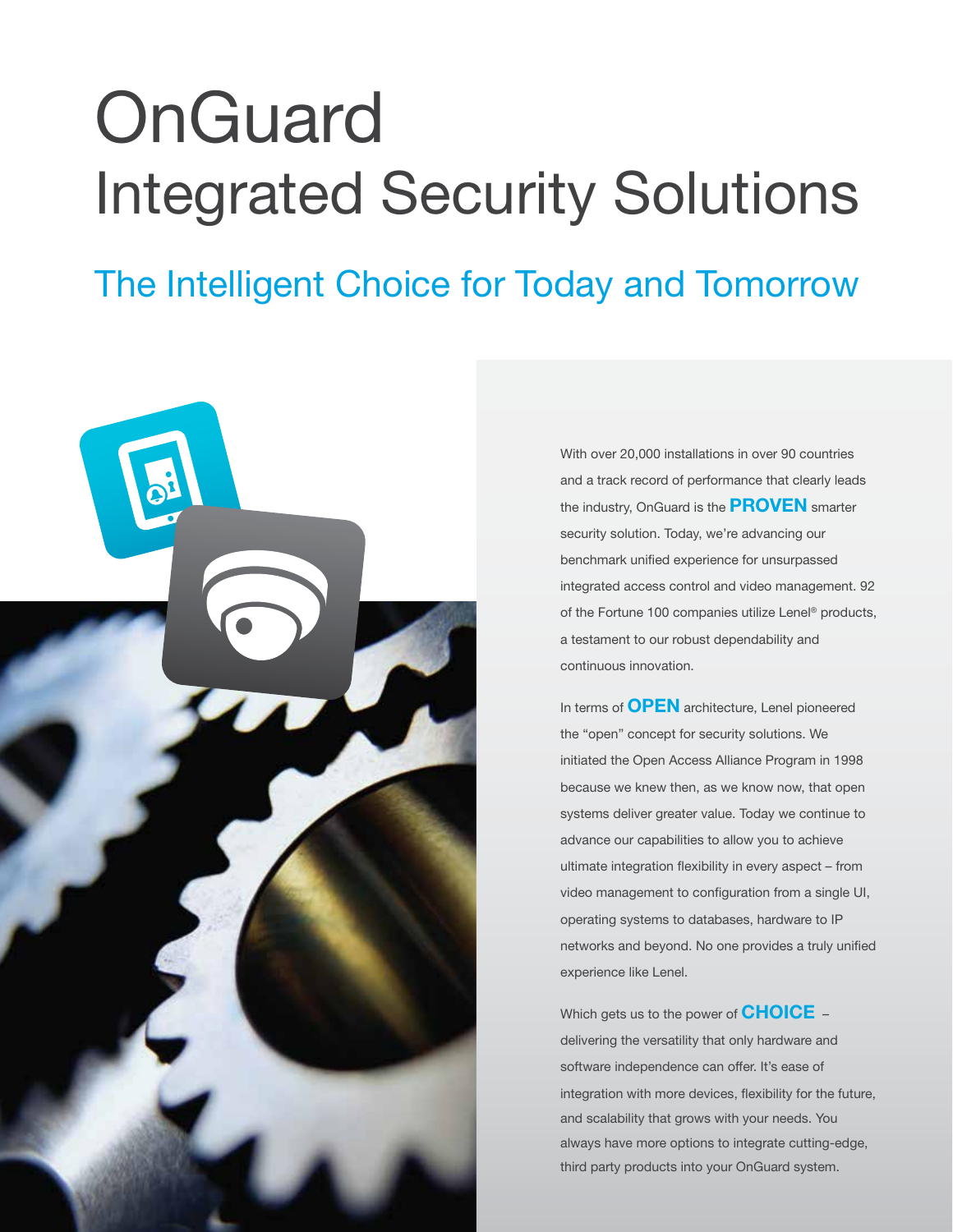

Just as your needs are always evolving, Lenel and OnGuard also advance continuously, building and supporting the most innovative and tightly integrated access/video software security solutions in the world, empowering our customers to better protect and manage their people, property and assets. And with customers ranging from small businesses monitoring four doors to global enterprise installations spread across several continents, we truly understand the value of flexible scalability.

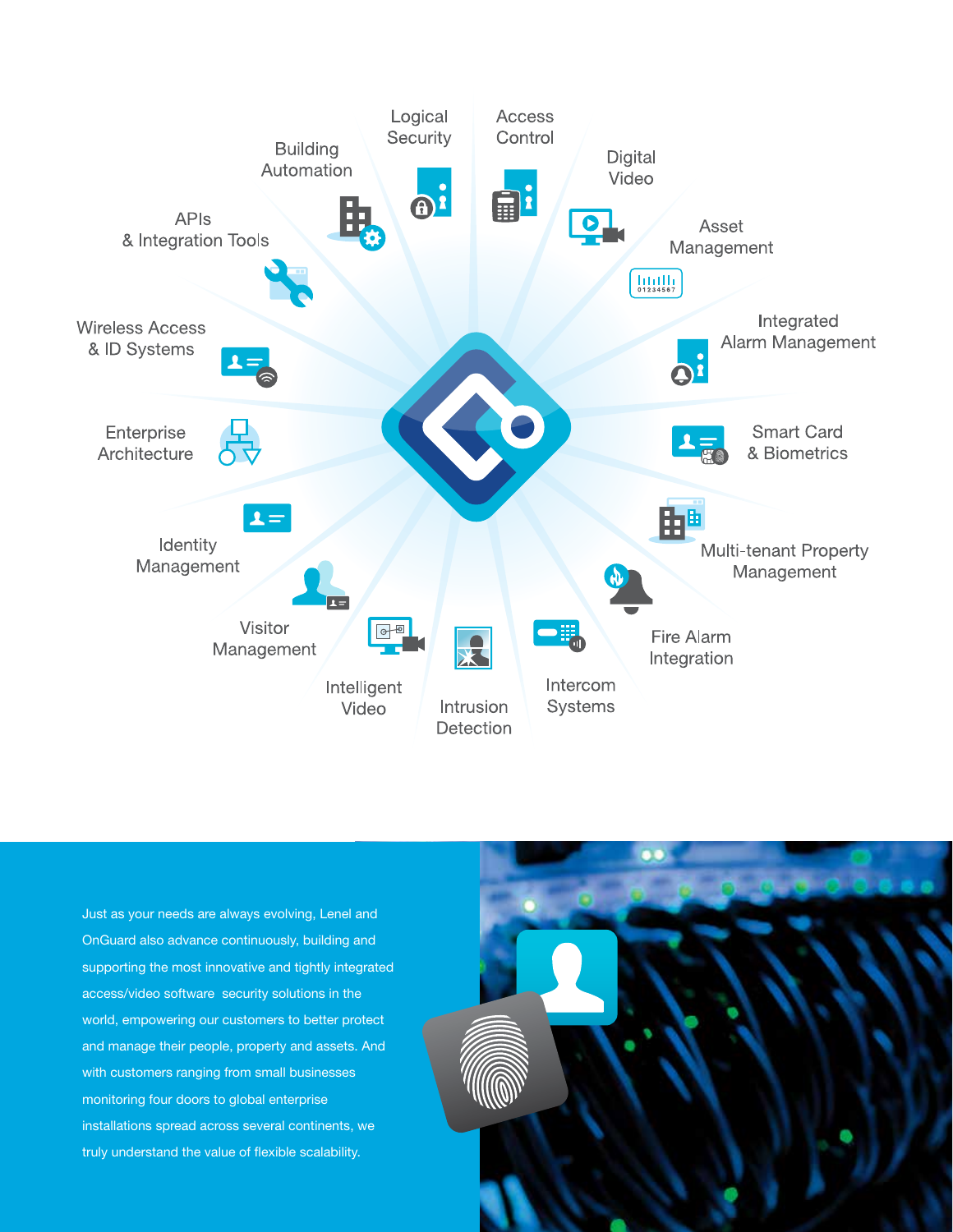

### OnGuard: Continuously Evolving

#### The Original Information Management **Solution**

Today's providers talk about how security data, once contextualized and analyzed, can become the information needed to empower better business decisions. OnGuard's history of providing valuable ways to optimize your data continues to evolve powerfully.

- OnGuard allows you to aggregate, visualize and share disparate data from diverse aspects of your system seamlessly and coherently – no other solution provides as rich or detailed an environment.
- No competitive solution can deliver the breadth and depth of access/video integration OnGuard offers
- OnGuard now provides enhanced intrusion-based features including local I/O area alarm state, burglary verified alarm support and work late support.
- With OnGuard's truly integrated approach, you can employ IP video as a powerful, proactive tool to complement its after-the-fact and analysis advantages.
- With OnGuard, you can seamlessly synthesize data from access control, video and other sensors.
- OnGuard offers a single unified platform, single database server, and single user interface.
- Know every aspect and see all the data for any event in real time, from alarms to video.

#### Best-of-Breed Integration and **Functionality**

It's still true: no other system gives you as much power and flexibility to manage everything more efficiently than OnGuard, with full support and functionality for every level of complexity, including –

- Prior/legacy capital investments
- Acquisitions and mergers of different systems
- Contracts and standards in force
- Specialized product capabilities
- Almost any hardware or software component you wish to add, thanks to our extensive APIs and SDKs.
- Varying volumes of cardholders, access control readers, alarm inputs/outputs, client workstations, and digital video cameras.

#### Smarter, Seamless Integration for Today and Tomorrow

Next-generation capabilities continue to be added to OnGuard, delivering the power of reliability that answers today's security and integrated access/video demands. And now, our set-up assistant quickly and automatically guides you through faster installations, reducing "clicks" by 60%.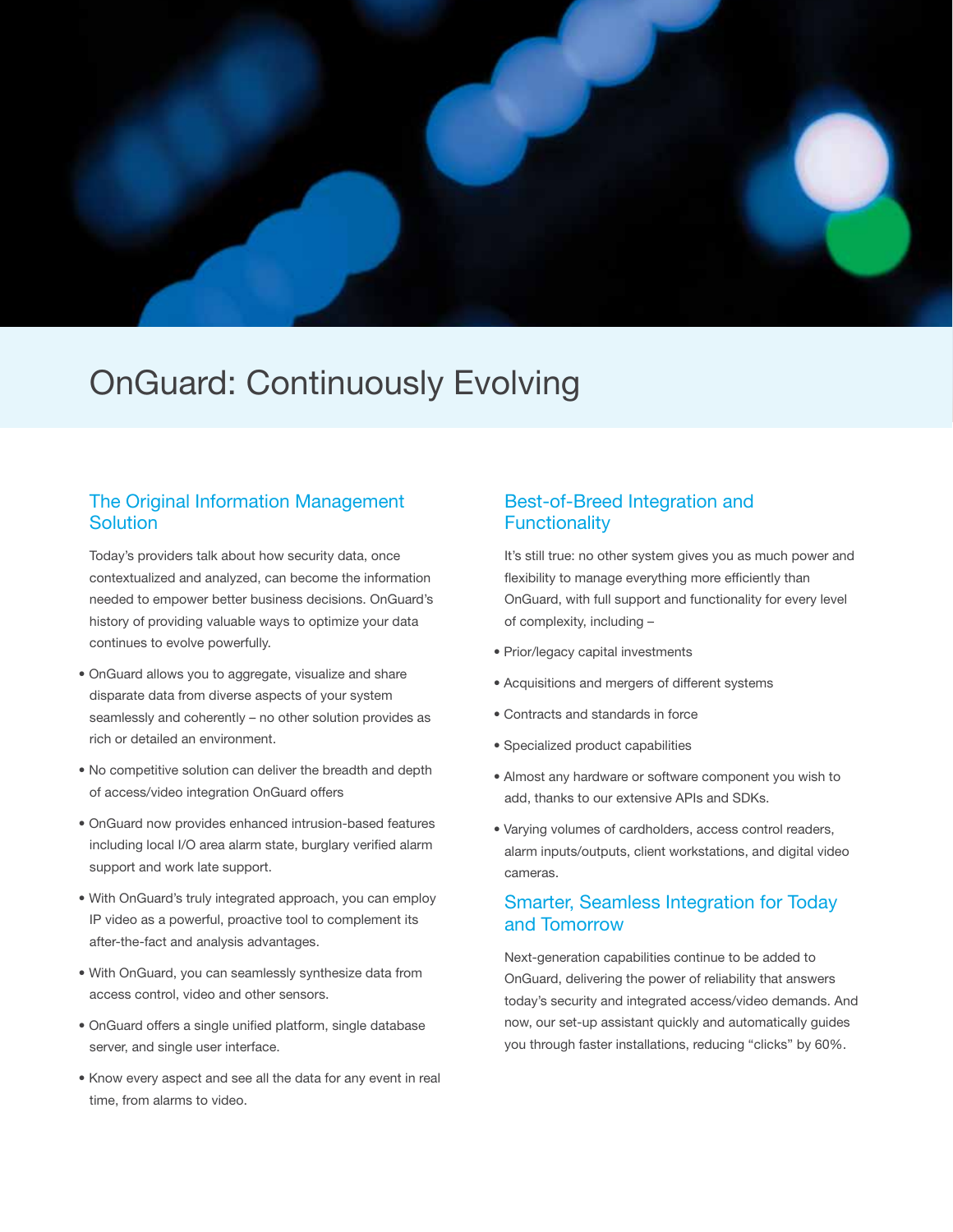

#### Ultimate Security Suite Components

The most comprehensive security integration platform offers applications relevant to every major industry, tools for integration with any critical business application, and the most extensive device support available anywhere. OnGuard is available in a variety of languages, including Spanish, French, Chinese, Arabic, German and Hebrew, among others.

#### OnGuard Enterprise

The industry's leading multi-server, synchronized database solution, ideal for enterprises spread across multiple geographies.

#### OnGuard Access

Advanced access control application including a feature-rich alarm monitoring module, IP-enabled controllers to provide appropriate door security everywhere.

#### OnGuard Area Access Manager

Decentralize administration of access permissions to the department level and directly control cardholder access to specific physical areas.

#### OnGuard ID CredentialCenter

The one-stop solution for enrolling and producing ID credentials – from badge design to assigning physical access levels.

#### OnGuard Visitor

Dependable, cost-effective, web-enabled visitor management to manage and track visitors in all facilities via standard desktop technology.

#### OnGuard Integration Toolkit

Develop interfaces to any business information system and exchange critical data between OnGuard and external systems.

#### OnGuard Fire & Intrusion

Extend your OnGuard solution to manage events from fire and intrusion panels, as well as central station receivers.





#### OnGuard VideoManager

The native video client for OnGuard, OnGuard VideoManager provides event-driven video viewing and integrated alarm management.

#### OnGuard IntelligentVideo

Benefit from advanced analytics capabilities for everyday monitoring. Configure to detect incident or circumstances not readily obvious to the untrained eye. Available free-of-charge for recorded video or licensed for live video.

## **S** Lenel Services

It's the expert support and services you need, delivered where, when and how you need them, including –

### **E** Advanced Services

A diverse portfolio of services that enhance the planning, deployment and lifecycle support of your OnGuard security and video system.

- Professional Engineering Services
- Custom Solutions
- Remote Managed Services
- Embedded Services

### **Global Education**

Professional instructors responsible for managing course development, assessments and certification programs design to provide our VAR's and customers with the knowledge and understanding of all Lenel security related products and hardware platforms.

### **Support Services**

Experienced technical support staff that provides the highest level of product support and customer satisfaction available at all hours of the day.

- Technical Support
- Software Upgrade and Support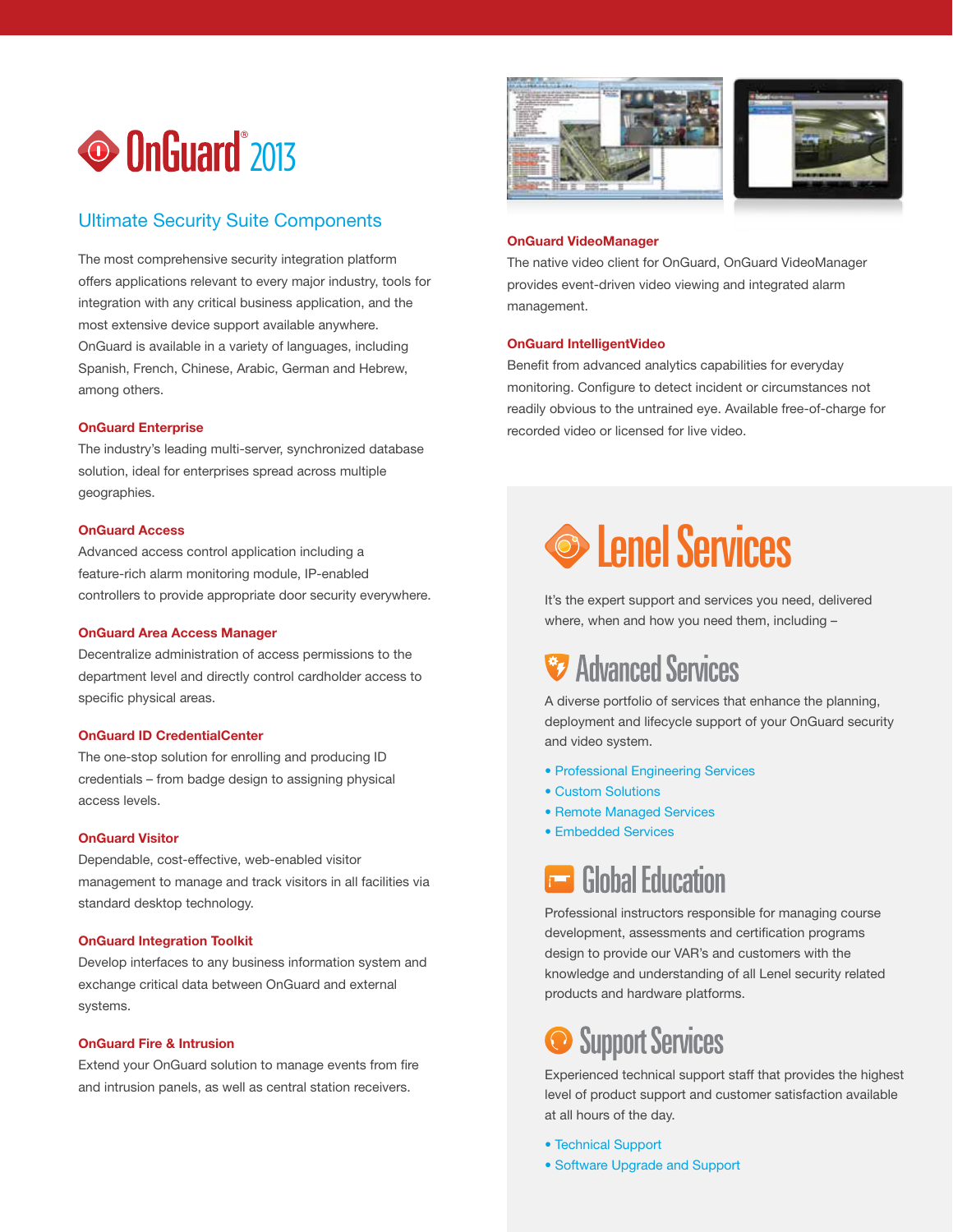## More Choices For Seamless, Integrated Video

Lenel provides customers an unsurpassed range of integrated access and video security options. Choose from three fully-featured video management software solutions, all integrated with OnGuard. Prism™, OnGuard VideoManager and SkyPoint offer a variety of options from standalone video surveillance to multi-site, integrated command-and-control with advanced analytics capabilities. These offerings meet the needs of the widest range of customers. The Lenel NVR recording platform is the foundation of the OnGuard and Prism video solutions that allows migration continuity as customer's needs evolve.

## <sup>O</sup> OnGuard<sup>®</sup> VideoManager

The native video client for OnGuard, OnGuard VideoManager provides event-driven video viewing and integrated alarm management.



Benefit from advanced analytics capabilities for everyday monitoring. Configure to detect incident or circumstances not readily obvious to the untrained eye. Available free-of-charge for recorded video or licensed for live video.

## **• OnGuard** 2013





The SkyPoint IP-video and security platform delivers video management for streaming, recording and management of an unlimited number of cameras at multiple sites. The latest version adds alerts and video analysis capabilities formerly available only on full, enterprise-scale solutions.

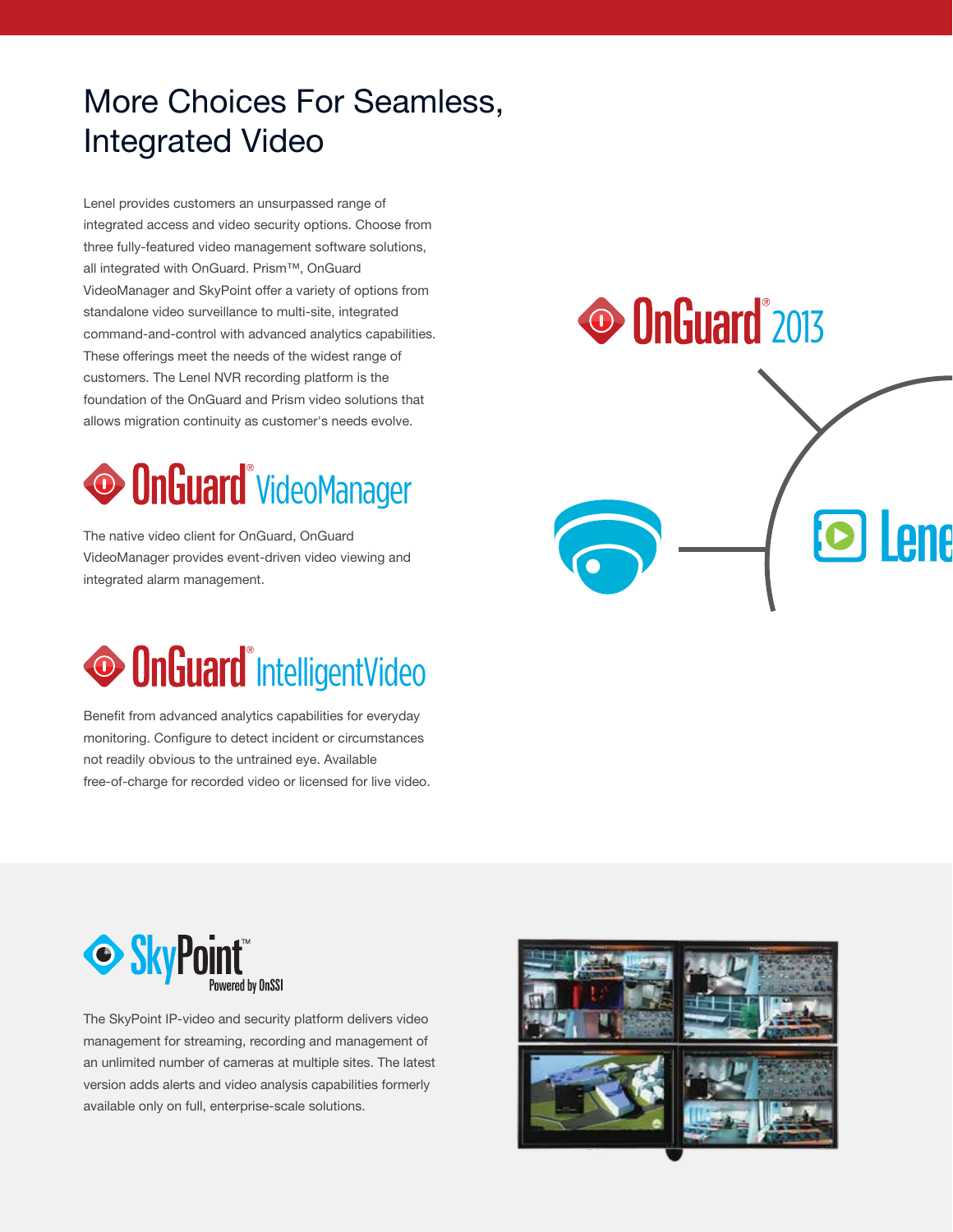



Lenel's Prism is an open IP video management solution based on an advanced, intuitive and operator-friendly user interface. Built using the latest IT and video surveillance industry standards, Prism integrates seamlessly with OnGuard delivering a single point-of-device configuration, video push from OnGuard to Prism and Prism video callup on Alarm. Prism provides a feature-rich set of tools that maximize the use of the video workspace, enabling users to efficiently manage surveillance with a range of user actions (real-time, forensic, and event-driven) and improving the timeliness and accuracy of operator response. Benefits include fast, high-quality user decisions, reduced training costs, more efficient use of personnel and more.

- Single point-of-device configuration, event/alarm monitoring and system administration
- Unified live and recorded video viewing
- Event-driven monitoring
- Multiple investigation tools
- Workflow/case management tool





Lenel NVR is a common recording platform that underpins both Prism and OnGuard VideoManager. Key features include fast video retrieval response times, enhanced H.264 and HD support, adoption of industry-standard RTP/RTSP, the ability to run in virtual environments and support of hundreds of 3rd party camera models.